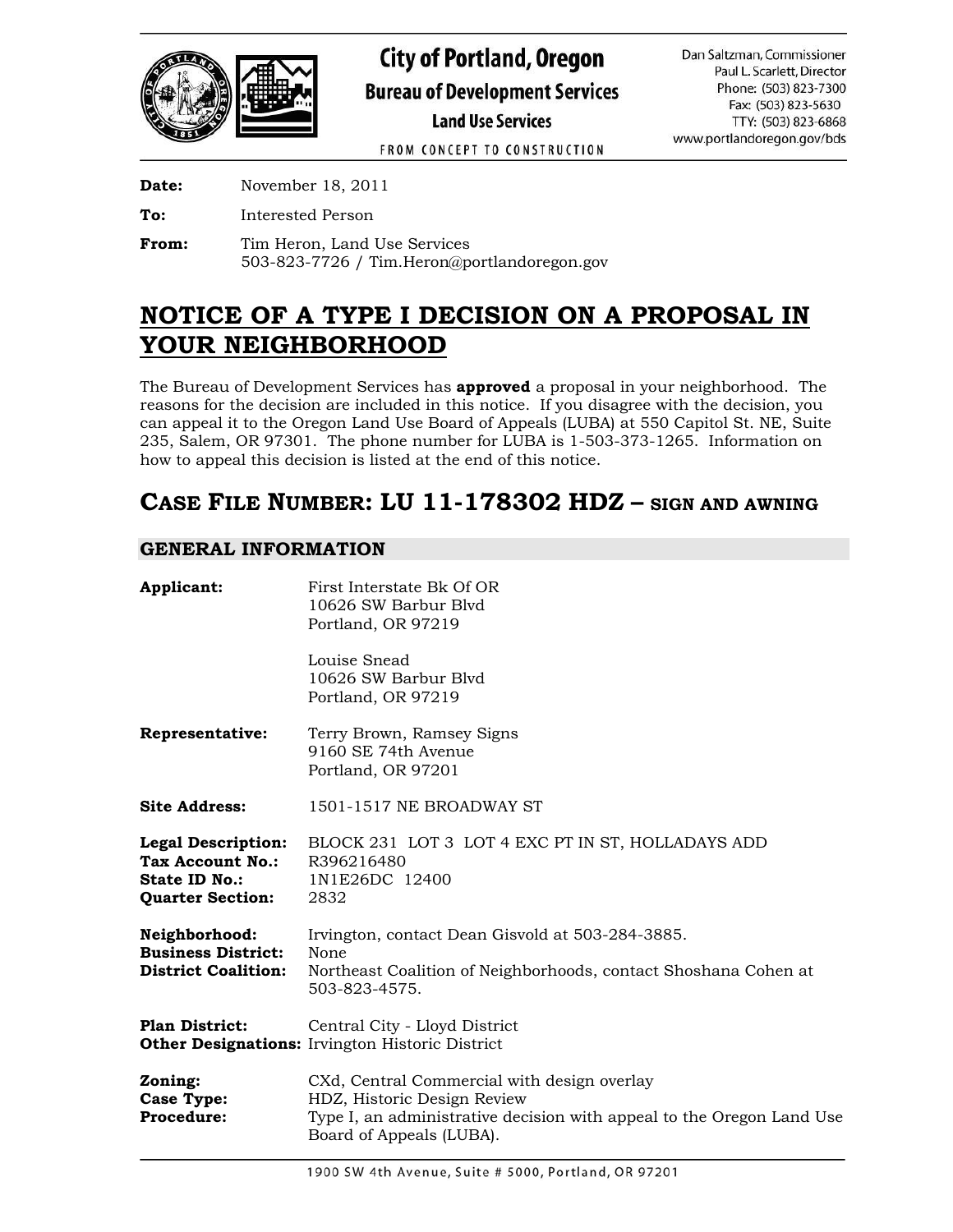## **Proposal:**

The applicant requests historic approval for a new externally illuminated 9 SF blade sign, and a single black fabric canopy with valence and side panel signage. The new blade sign will be double faced with individually mounted lettering, externally illuminated at both sides with fixed lighting. The black fabric awning will be mounted at the inside structural face of the brick storefront, and contain non-illuminated applied lettering at the valence and side panels.

Because the proposal is for new signage and a new awning in the Irvington Historic District, and in the Lloyd subDistrict of the Central City Plan District, Historic Review is required.

## **Relevant Approval Criteria:**

In order to be approved, this proposal must comply with the approval criteria of Title 33. The relevant approval criteria are:

- Central City Fundamental Design Guidelines Lloyd sub District Design Guidelines
	-
- 33.846.060 Historic Approval Criteria

# **ANALYSIS**

**Site and Vicinity:** Platted in the late Nineteenth Century, today's Irvington Historic District represents the first additions to Portland that employed restrictive covenants from the outset. These included the exclusion of most non-residential uses from the interior of the neighborhood, and where non-residential uses were allowed, such as the fire station and the telephone exchange, the buildings were purposely disguised to appear more residential in character. Other deed restrictions excluded minority groups, established uniform front setbacks, and required minimum expenditure on new buildings. The area developed generally from southwest to northeast and its growth was greatly influenced by the installation of streetcar lines that introduced an easy commuting option to downtown.

The contributing resources in Irvington range in design character from expressions of the late Victorian Era styles, especially Queen Anne, through the many Period Revival modes of the early decades of the Twentieth Century, to a few early modernist examples. There is also a wide diversity in the sizes of lots and houses. In terms of the streetscape, the numbered north-south avenues in Irvington vary dramatically in width, and they mostly form rather long block faces which the houses generally face. The named east-west street block faces are more consistent in length, almost all being traditional 200' Portland blocks. All are lined with mature street trees. Original development in many cases included garages or other accessory structures, typically facing side streets on corner lots and accessed by a variety of driveway types on mid-block sites. Garages that were added after original construction, but still within the historic period, were sometimes built at the sidewalk and/or out of architectural character with the house.

**Zoning:** The Central Commercial (CX) zone is intended to provide for commercial development within Portland's most urban and intense areas. A broad range of uses is allowed to reflect Portland's role as a commercial, cultural and governmental center. Development is intended to be very intense with high building coverage, large buildings, and buildings placed close together. Development is intended to be pedestrian-oriented with a strong emphasis on a safe and attractive streetscape.

Land Use History: City records indicate there are prior land use reviews for this site. Exhibit G.2.

**Agency Review:** A Notice of Proposal in your Neighborhood was mailed on **October 17, 2011**.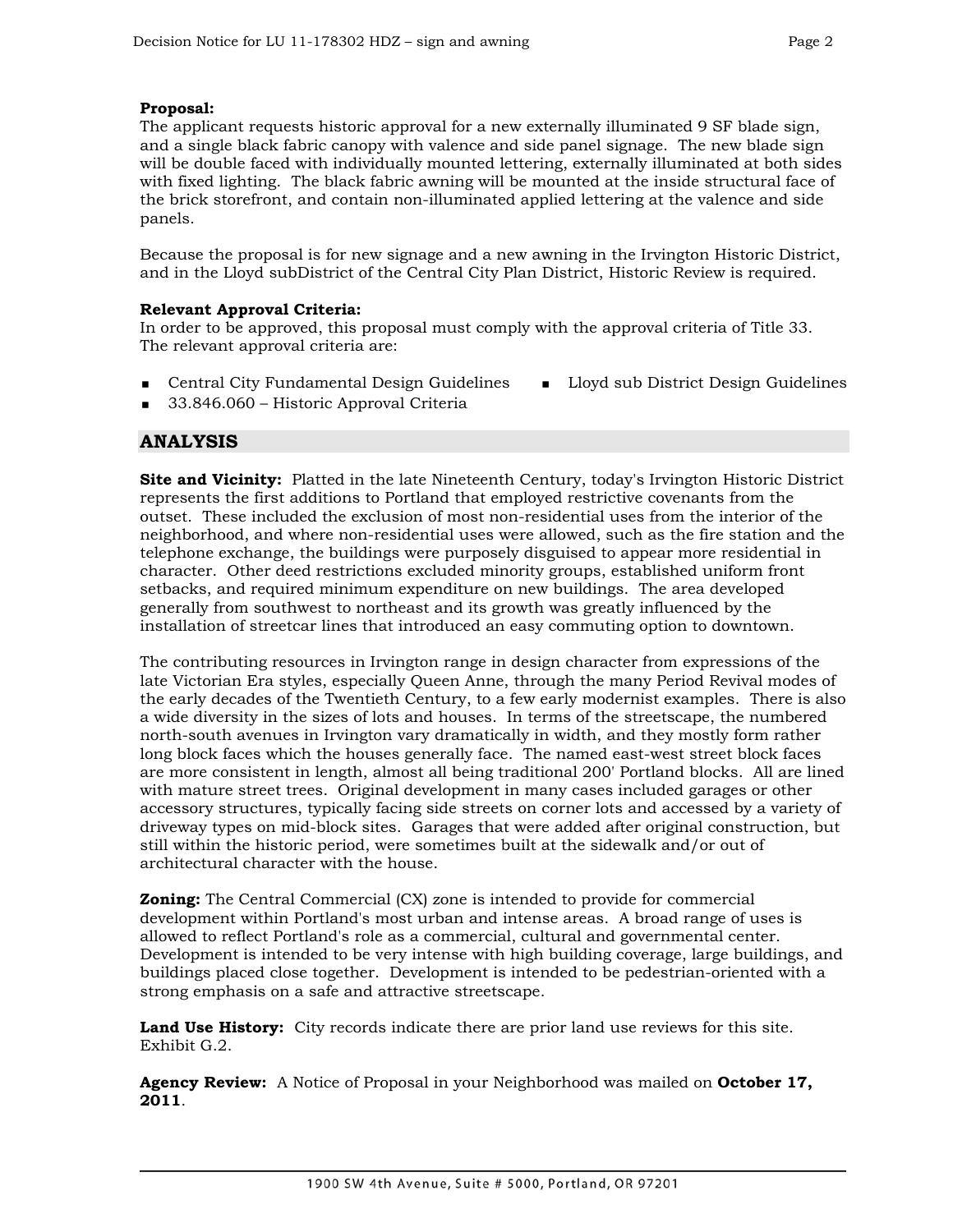**Neighborhood Review:** A Notice of Proposal in Your Neighborhood was mailed on **October 17, 2011**. One written responses have been received from either the Neighborhood Association or notified property owners in response to the proposal.

• Dean Gisvold, Committee Chair for the Irvington Neighborhood Association wrote to report with no comments from adjoining businesses or neighbors and no objection to this proposal.

# **ZONING CODE APPROVAL CRITERIA**

## **Chapter 33.846.060 - Historic Design Review**

## **Purpose of Historic Design Review**

Historic Design Review ensures the conservation and enhancement of the special characteristics of historic resources.

## **Historic Design Review Approval Criteria**

Requests for historic design review will be approved if the review body finds the applicant has shown that all of the approval criteria have been met.

**Findings:** The site is located within the Irvington Historic District, the Central City Plan District, and the Lloyd sub-District of the Central City Plan District. Therefore Historic Design Review approval is required. The approval criteria are the *Other Approval Criteria* Because the site is within the *Central City Plan District*, the *Central City Fundamental Design Guidelines* and the *Lloyd subDistrict Design Guidelines* are also approval criteria.

*Staff has considered all guidelines and addressed only those applicable to this proposal.* 

# **Central City Fundamental Design Guidelines, Lloyd District Design Guidelines**

**A6. Reuse/Rehabilitate/Restore Buildings.** Where practical, reuse, rehabilitate, and restore buildings and/or building elements.

**C13. Integrate Signs.** Integrate signs and their associated structural components with the building's overall design concept. Size, place, design, and light signs to not dominate the skyline. Signs should have only a minimal presence in the Portland skyline.

**Findings A6 and C13:** The proposed sign type, a projecting exterior illuminated blade sign, represents a technology readily available and in widespread use during the period of significance, and frequently applied to utilitarian trade-related building like the subject property. At 9 square feet, the size of the sign fits the traditional pattern to identify a ground floor retail space, and the location, clearly associates the sign with the business. *These guidelines are met.* 

# **33.846.060.G. Other Approval Criteria:**

**1. Historic character.** The historic character of the property will be retained and preserved. Removal of historic materials or alteration of features and spaces that contribute to the property's historic significance will be avoided.

**Findings:** Both the entry canopy and the sign slated for removal are non-historic. All character-defining historic materials, features, and spaces will be retained. The new blade sign and canopy are in style with traditional methods of signage [externally illuminated, pedestrian scale, blade sign], and rain protection for pedestrians [a black fabric awning with valence signage]. *These criteria are therefore met.*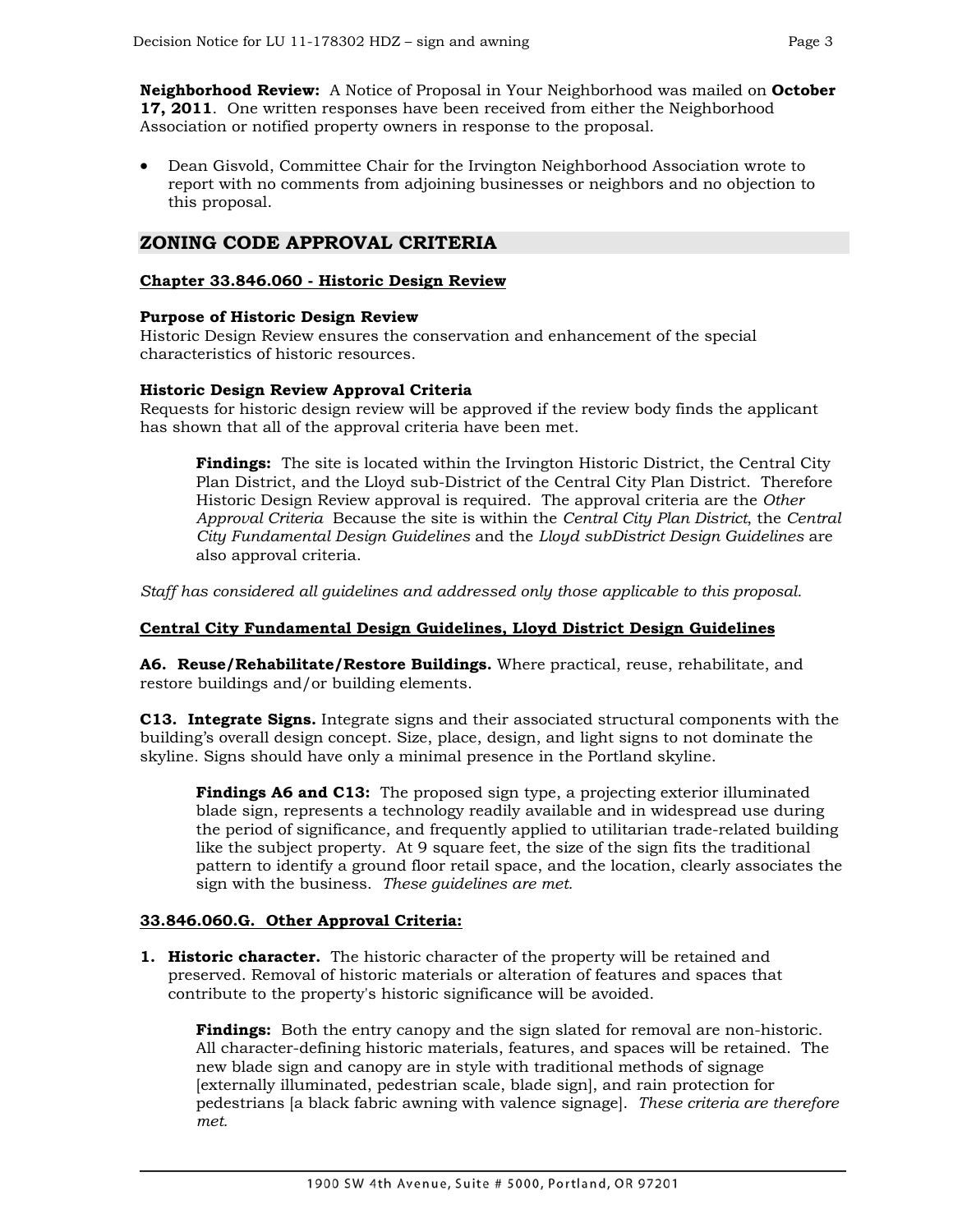**2. Record of its time.** The historic resource will remain a physical record of its time, place, and use. Changes that create a false sense of historic development, such as adding conjectural features or architectural elements from other buildings will be avoided.

**Findings:** Although derived from an original installation, the addition of new signage is not exactly duplicative. The changes in text and in font allow subtle differentiation of the new sign from the extinct historic one. *This criterion is therefore met.* 

**3. Historic changes.** Most properties change over time. Those changes that have acquired historic significance will be preserved.

**Findings:** Both the entry canopy and the sign slated for removal are non-historic, and neither has achieved the minimum age for consideration of significance – fifty years. *This criterion is therefore met.* 

**8. Architectural compatibility.** New additions, exterior alterations, or related new construction will be compatible with the resource's massing, size, scale, and architectural features. When retrofitting buildings or sites to improve accessibility for persons with disabilities, design solutions will not compromise the architectural integrity of the historic resource.

**Findings:** The addition of new signage, and the new fabric awning are the only exterior alteration proposed. The sign is compatible with the historic character of the building because it closely resembles an original configuration. The building will remain fully accessible to persons with physical disabilities. *This criterion is therefore met.* 

**10. Hierarchy of compatibility.** Exterior alterations and additions will be designed to be compatible primarily with the original resource, secondarily with adjacent properties, and finally, if located within a Historic or Conservation District, with the rest of the district. Where practical, compatibility will be pursued on all three levels.

**Findings:** The blade sign is visually compatible in scale and proportion with the ground-level storefront character of the building and the pedestrian and signage character of the surrounding Historic District. The signage is of a modest but sufficient size to identify the ground-floor tenant, as well as helping shape the pedestrian zone of the sidewalk through its lightly scaled projecting form. This maintains the strong pedestrian scale of the site and the District. *This criterion is therefore met.* 

# **DEVELOPMENT STANDARDS**

Unless specifically required in the approval criteria listed above, this proposal does not have to meet the development standards in order to be approved during this review process. The plans submitted for a building or zoning permit must demonstrate that all development standards of Title 33 can be met, or have received an Adjustment or Modification via a land use review prior to the approval of a building or zoning permit.

# **CONCLUSIONS**

The proposed sign is designed to be visually interesting from all points of view and is scaled to serve both pedestrian and passing vehicular traffic. Its modest size and traditional location on the building helps it fit in well in the Irvington Historic District. The purpose of the Historic Design Review process is to ensure that additions, new construction, and exterior alterations to historic resources do not compromise their ability to convey historic significance. This proposal meets the applicable Historic Design Review guidelines and therefore warrants approval.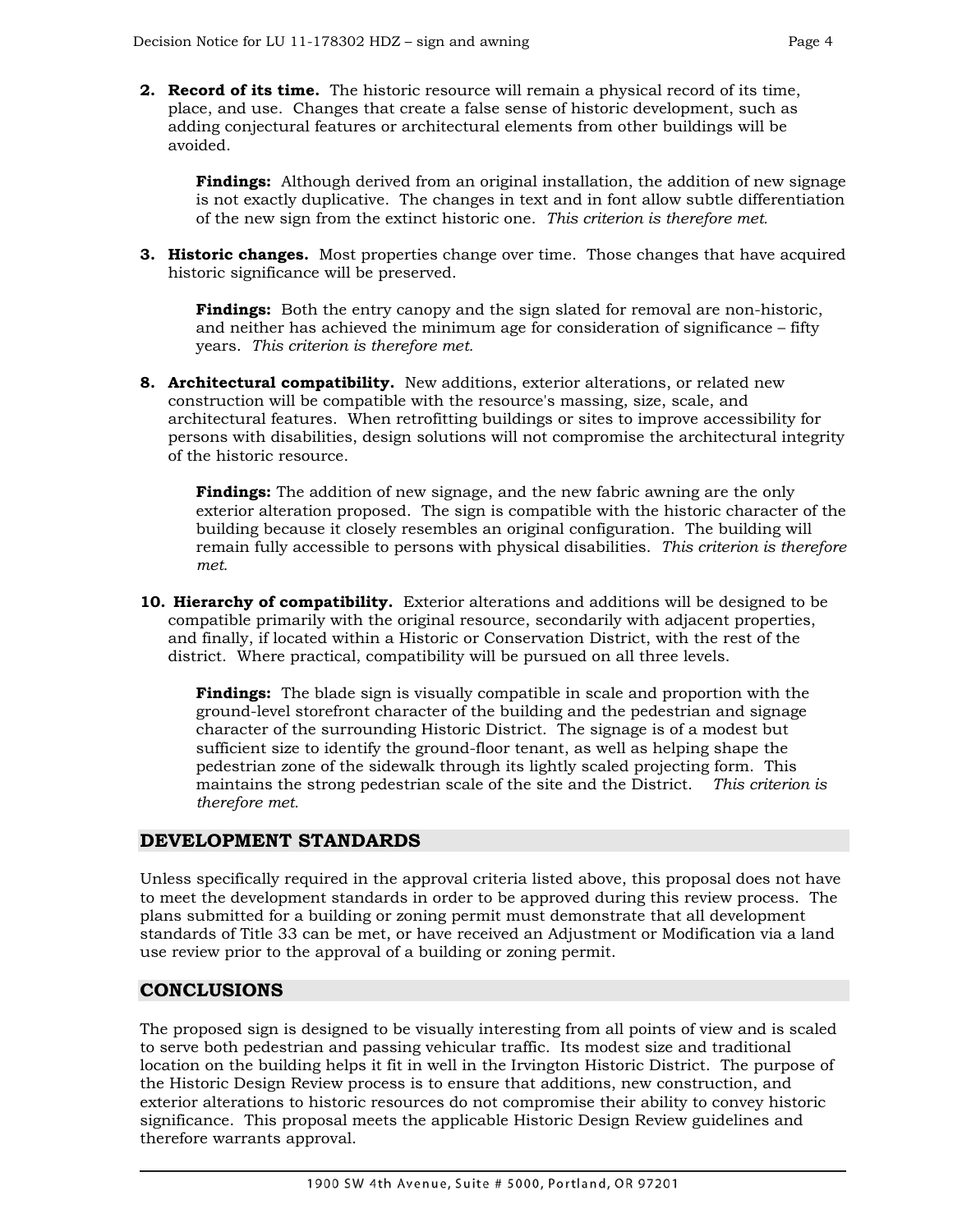# **ADMINISTRATIVE DECISION**

Approval of a new externally illuminated 9 SF blade sign, and a single black fabric canopy with valence and side panel signage per approved site plans, Exhibits C-1 through C-2 signed and dated November 17, 2011 subject to the following conditions:

A. As part of the building permit application submittal, each of the 4 required site plans and any additional drawings must reflect the information and design approved by this land use review as indicated in Exhibits C.1-C.2. The sheets on which this information appears must be labeled, "Proposal and design as approved in Case File # LU 11-178302 HDZ."

#### **Staff Planner: Tim Heron**

**Decision rendered by: \_\_\_\_\_\_\_\_\_\_\_\_\_\_\_\_\_\_\_\_\_\_\_\_\_\_\_\_\_\_\_\_\_\_\_\_\_\_ on November 17, 2011** 

By authority of the Director of the Bureau of Development Services

## **Decision mailed November 18, 2011**

**About this Decision.** This land use decision is **not a permit** for development. Permits may be required prior to any work. Contact the Development Services Center at 503-823- 7310 for information about permits.

**Procedural Information.** The application for this land use review was submitted on September 20, 2011, and was determined to be complete on **October 4, 2011**.

*Zoning Code Section 33.700.080* states that Land Use Review applications are reviewed under the regulations in effect at the time the application was submitted, provided that the application is complete at the time of submittal, or complete within 180 days. Therefore this application was reviewed against the Zoning Code in effect on September 20, 2011.

*ORS 227.178* states the City must issue a final decision on Land Use Review applications within 120-days of the application being deemed complete. The 120-day review period may be waived or extended at the request of the applicant. In this case, the applicant did not waive or extend the 120-day review period.

## **Some of the information contained in this report was provided by the applicant.**

As required by Section 33.800.060 of the Portland Zoning Code, the burden of proof is on the applicant to show that the approval criteria are met. The Bureau of Development Services has independently reviewed the information submitted by the applicant and has included this information only where the Bureau of Development Services has determined the information satisfactorily demonstrates compliance with the applicable approval criteria. This report is the decision of the Bureau of Development Services with input from other City and public agencies.

**Conditions of Approval.** If approved, this project may be subject to a number of specific conditions, listed above. Compliance with the applicable conditions of approval must be documented in all related permit applications. Plans and drawings submitted during the permitting process must illustrate how applicable conditions of approval are met. Any project elements that are specifically required by conditions of approval must be shown on the plans, and labeled as such.

These conditions of approval run with the land, unless modified by future land use reviews. As used in the conditions, the term "applicant" includes the applicant for this land use review, any person undertaking development pursuant to this land use review, the proprietor of the use or development approved by this land use review, and the current owner and future owners of the property subject to this land use review.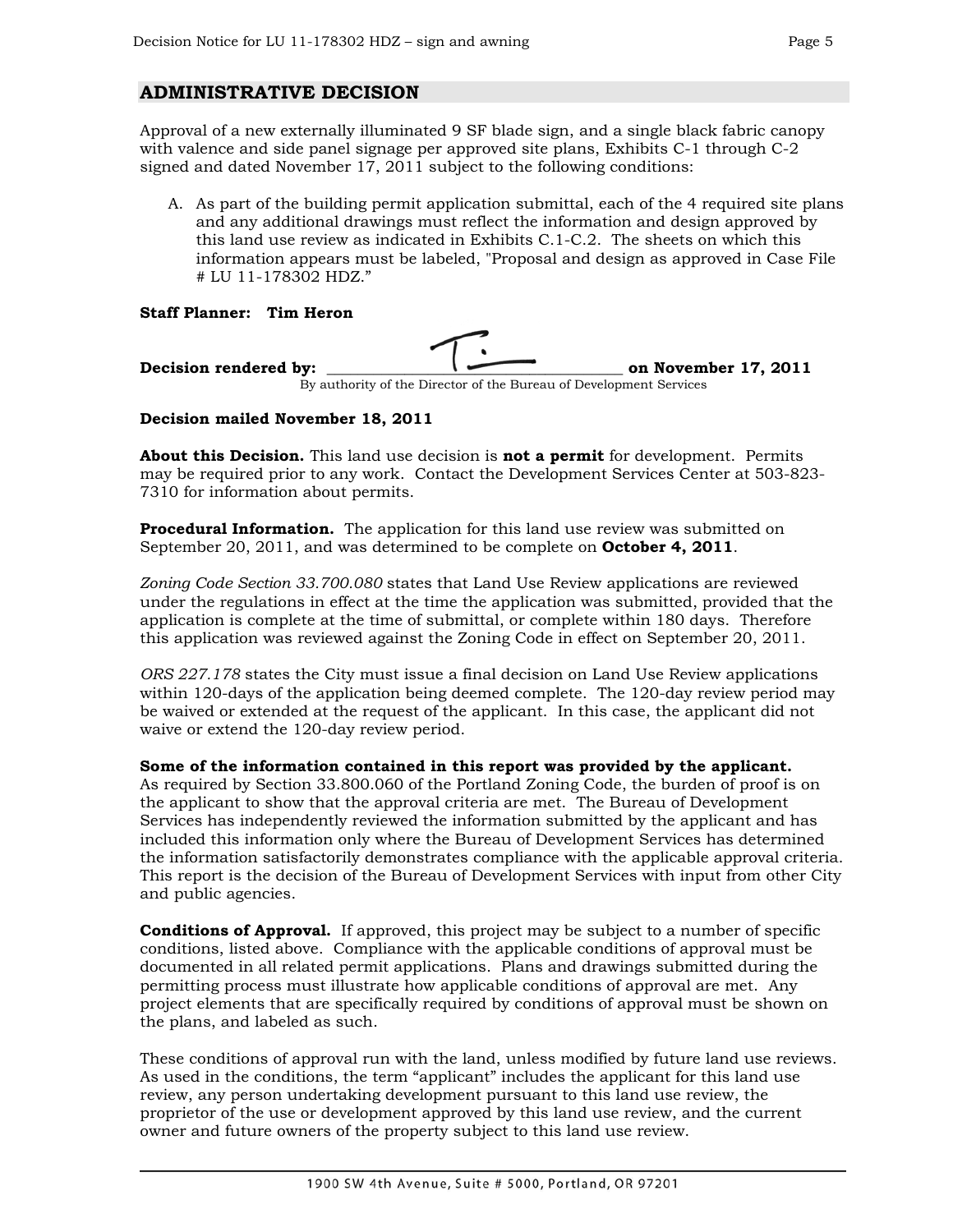**This decision, and any conditions associated with it, is final.** It may be appealed to the Oregon Land Use Board of Appeals (LUBA), within 21 days of the date the decision is mailed, as specified in the Oregon Revised Statute (ORS) 197.830. Among other things, ORS 197.830 requires that a petitioner at LUBA must have submitted written testimony during the comment period for this land use review. You may call LUBA at 1-503-373-1265 for further information on filing an appeal.

The file and all evidence on this case are available for your review by appointment only. Please call the Request Line at our office, 1900 SW Fourth Avenue, Suite 5000, phone 503- 823-7617, to schedule an appointment. I can provide some information over the phone. Copies of all information in the file can be obtained for a fee equal to the cost of services. Additional information about the City of Portland, city bureaus, and a digital copy of the Portland Zoning Code is available on the internet at [www.portlandonline.com](http://www.portlandonline.com/).

# **Recording the final decision.**

Before the applicant can proceed with their project, the final Land Use Review decision must be recorded with the Multnomah County Recorder. A building or zoning permit will be issued only after the final decision is recorded. The final decision may be recorded on or after **November 21, 2011 – (the day following the final decision).** 

The applicant, builder, or a representative may record the final decision as follows:

- By Mail: Send the two recording sheets (sent in separate mailing) and the final Land Use Review decision with a check made payable to the Multnomah County Recorder to: Multnomah County Recorder, P.O. Box 5007, Portland OR 97208. The recording fee is identified on the recording sheet. Please include a self-addressed, stamped envelope.
- In Person: Bring the two recording sheets (sent in separate mailing) and the final Land Use Review decision with a check made payable to the Multnomah County Recorder to the County Recorder's office located at 501 SE Hawthorne Boulevard, #158, Portland OR 97214. The recording fee is identified on the recording sheet.

For further information on recording, please call the County Recorder at 503-988-3034 For further information on your recording documents please call the Bureau of Development Services Land Use Services Division at 503-823-0625.

**Expiration of this approval.** An approval expires three years from the date it is rendered unless:

- A building permit has been issued, or
- The approved activity has begun, or
- In situations involving only the creation of lots, the land division has been recorded.

**Applying for your permits.** A building permit, occupancy permit, or development permit may be required before carrying out an approved project. At the time they apply for a permit, permitees must demonstrate compliance with:

- All conditions imposed herein;
- All applicable development standards, unless specifically exempted as part of this land use review;
- All requirements of the building code; and
- All provisions of the Municipal Code for the City of Portland, and all other applicable ordinances, provisions and regulations of the City.

#### **EXHIBITS**

NOT ATTACHED UNLESS INDICATED

- A. Applicant's Statement
- B. Zoning Map (attached)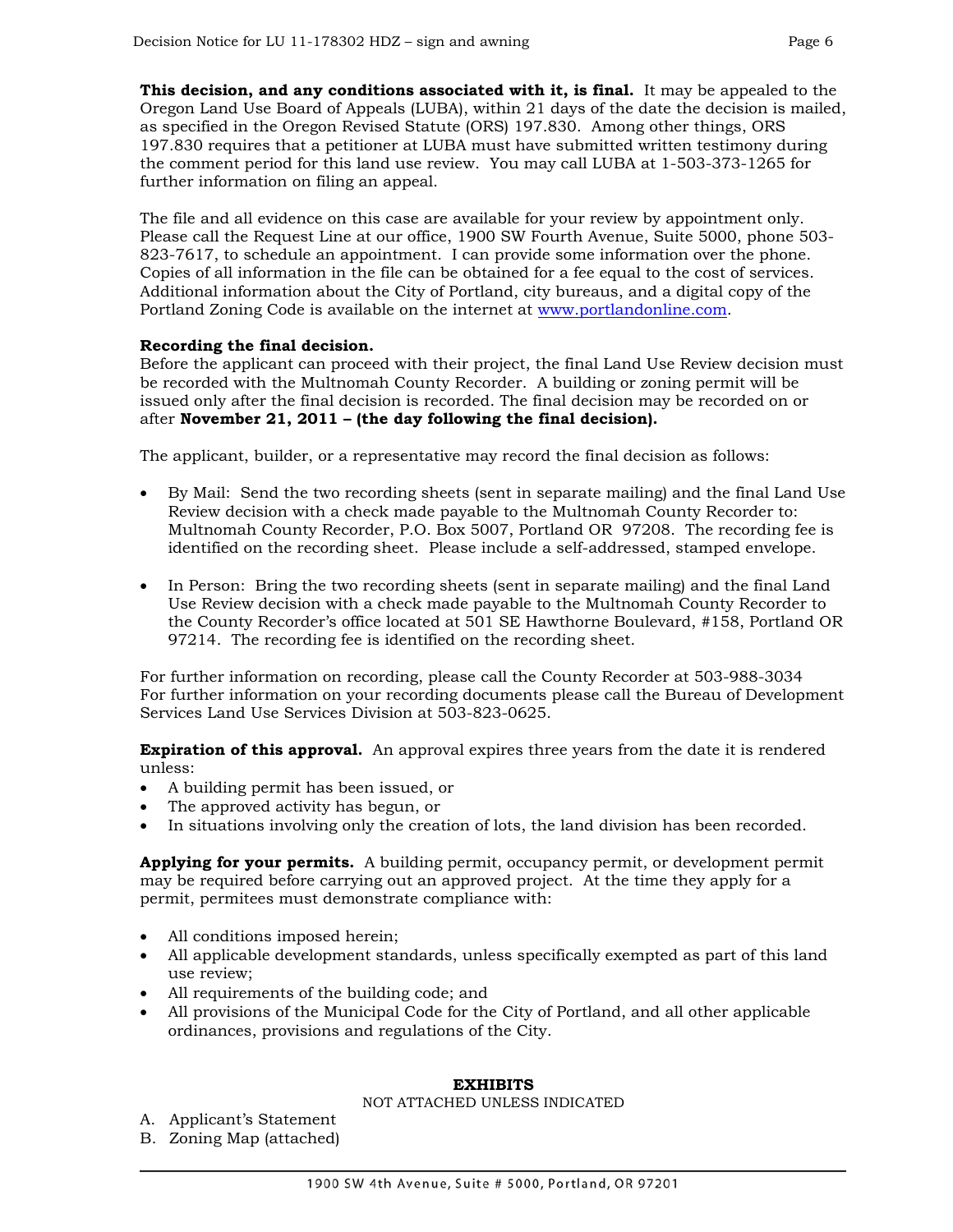- C. Plans/Drawings:
	- 1. Site Plan/Photo Sim/Signage Detail (attached)
	- 2. Photo Sim/Signage Detail (attached)
- D. Notification information:
	- 1. Mailing list
	- 2. Mailed notice
- E. Agency Responses: No responses were received.
- F. Correspondence:
	- 1. Dean Gisvold, Committee Chair for the Irvington Neighborhood Association wrote to report with no objection to this proposal.
- G. Other:
	- 1. Original LU Application
	- 2. Site History Research

**The Bureau of Development Services is committed to providing equal access to information and hearings. Please notify us no less than five business days prior to the event if you need special accommodations. Call 503-823-7300 (TTY 503-823-6868).**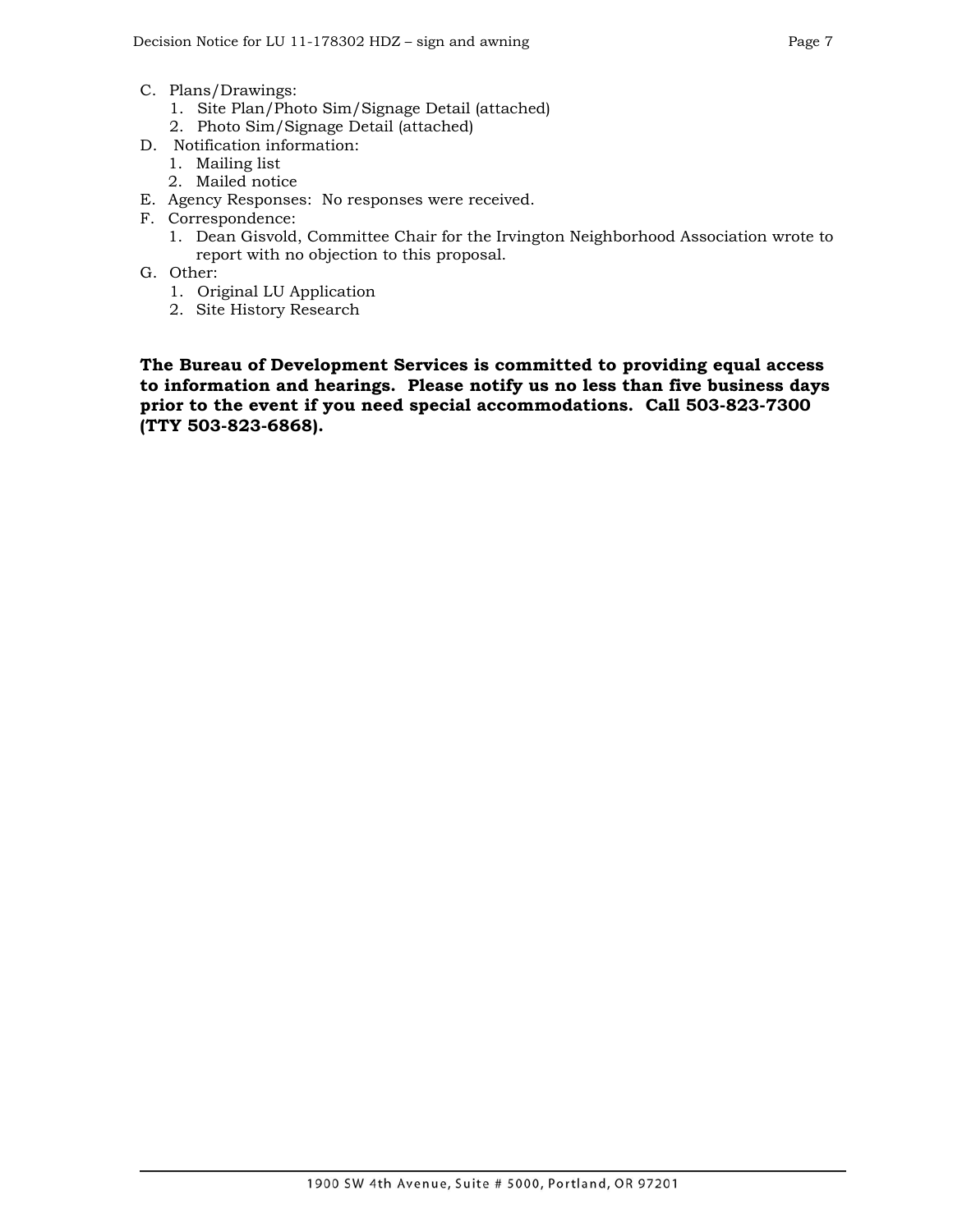



|                  | File No. LU 11-178302 HDZ  |
|------------------|----------------------------|
| 1/4 Section 2832 |                            |
|                  | Scale $1$ inch = 200 feet  |
|                  | State Id __ 1N1E26DC_12400 |
| Exhibit $B$      | (Sep 22,2011)              |
|                  |                            |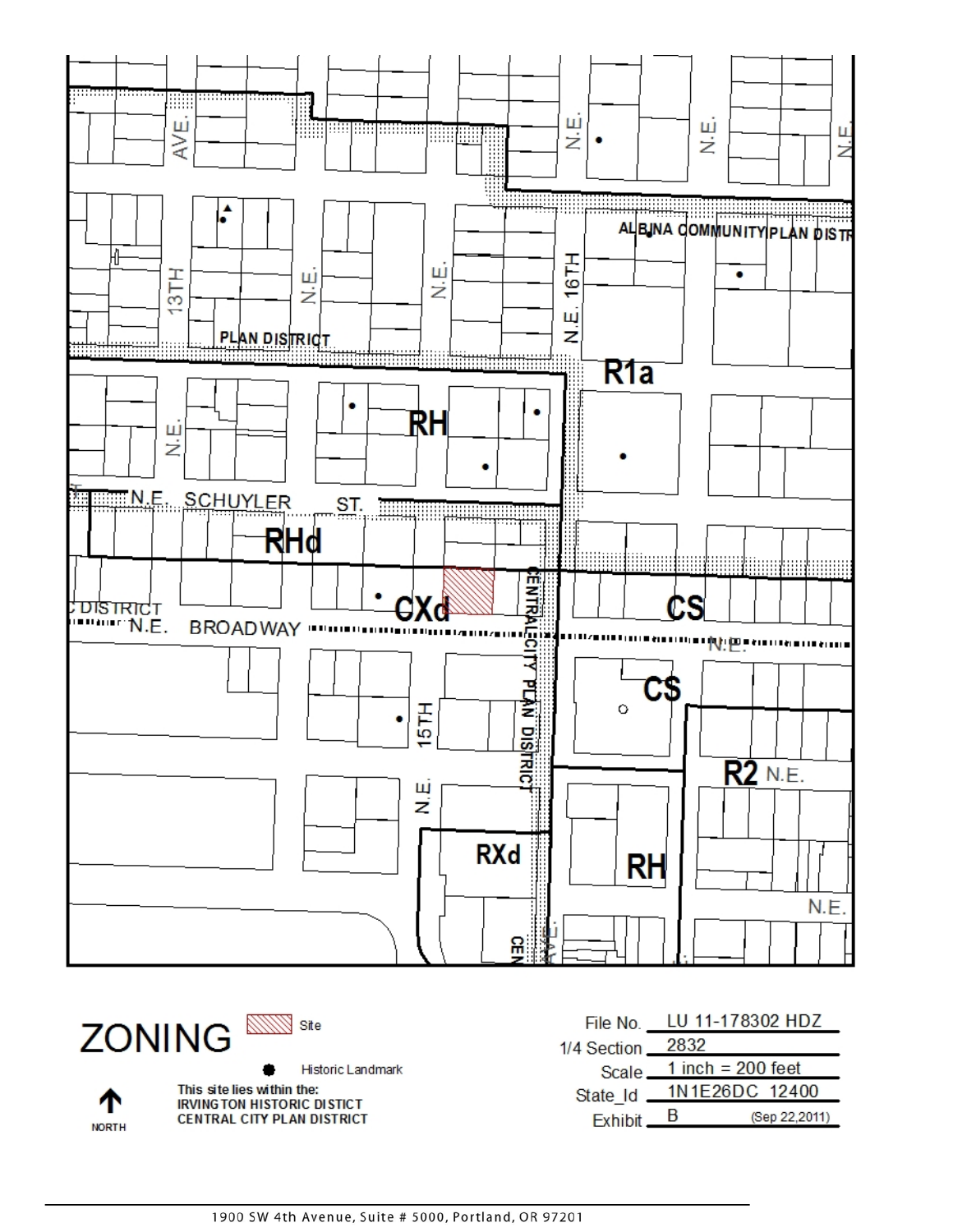